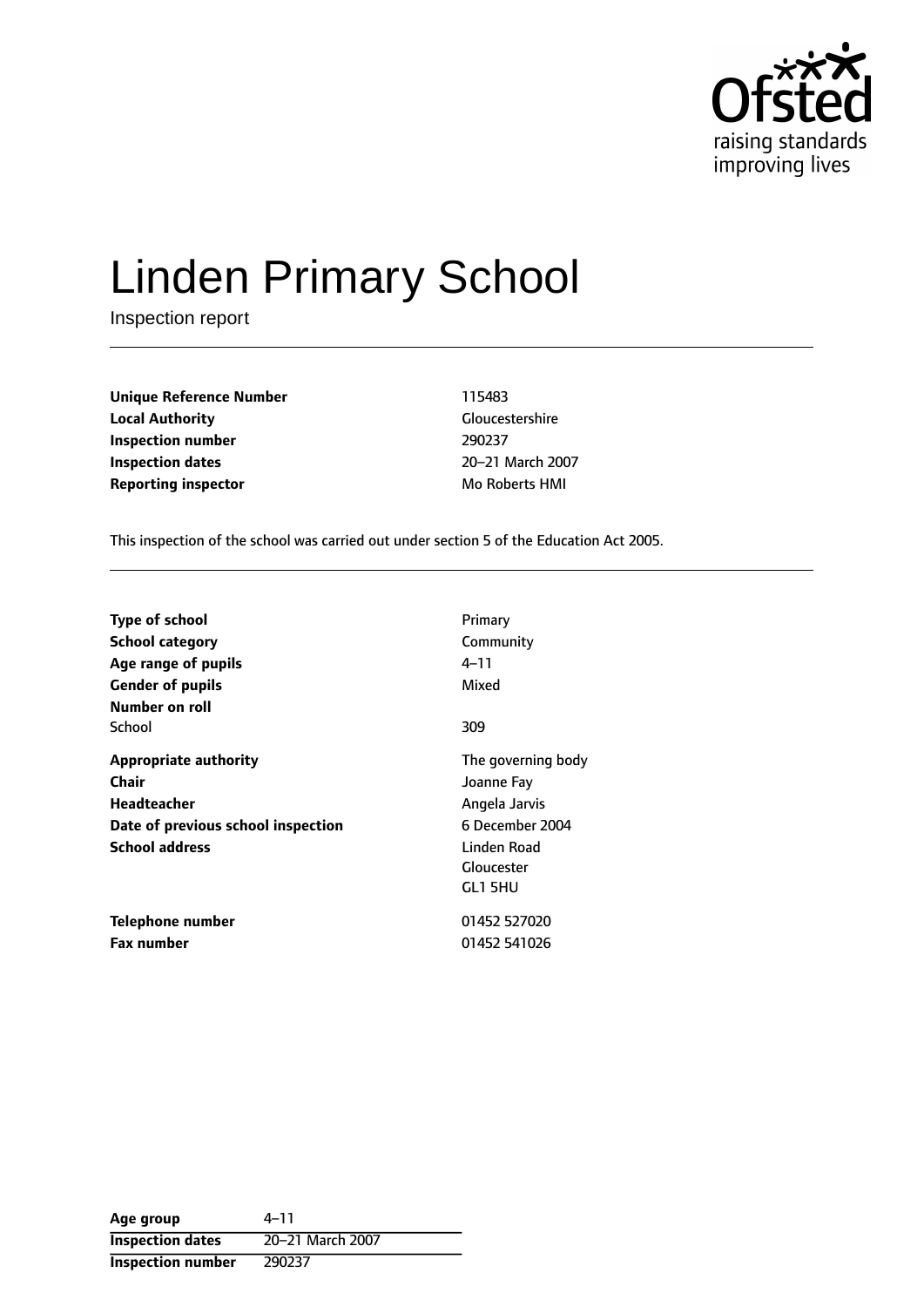.

© Crown copyright 2007

#### Website: www.ofsted.gov.uk

This document may be reproduced in whole or in part for non-commercial educational purposes, provided that the information quoted is reproduced without adaptation and the source and date of publication are stated.

Further copies of this report are obtainable from the school. Under the Education Act 2005, the school must provide a copy of this report free of charge to certain categories of people. A charge not exceeding the full cost of reproduction may be made for any other copies supplied.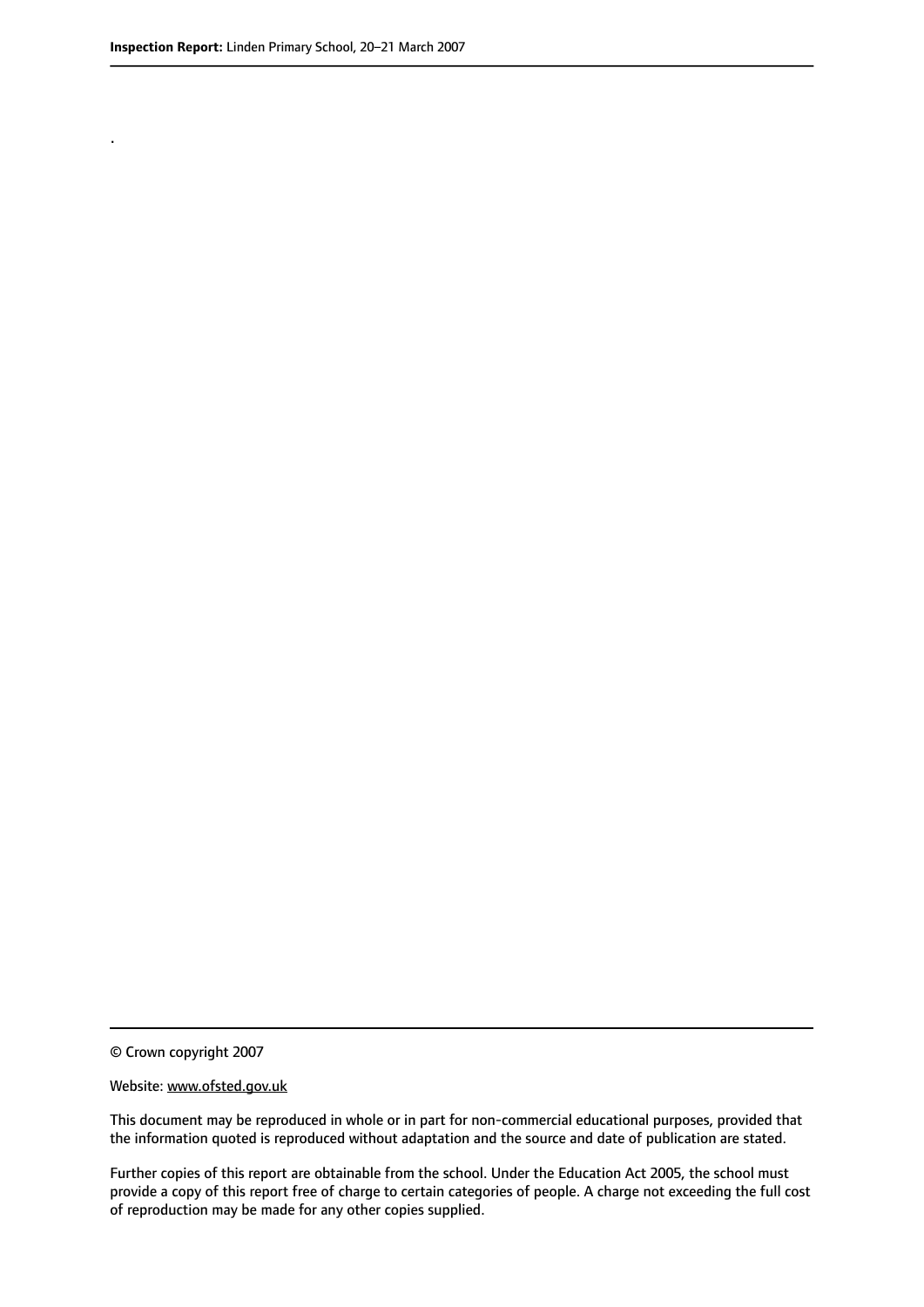# **Introduction**

The inspection was carried out by one of Her Majesty's Inspectors and two Additional Inspectors.

## **Description of the school**

The school serves the Linden area of the City of Gloucester. This mixed community includes some socially disadvantaged areas as well as some with private housing. The proportion of pupils having free school meals is above average. A fifth of the pupils have learning difficulties or disabilities. The number learning English as an additional language has increased recently and there are also more children joining and leaving the school at non-standard times. On entry to school, children generally perform below nationally expected levels. A children's centre has been added to the school site since the last inspection. This has its own manager who is line-managed by the school's headteacher.

The school was placed in the category of 'serious weaknesses' when it was inspected in December 2004 but a monitoring visit in June 2005 judged that it was making 'reasonable progress' in remedying these.

## **Key for inspection grades**

| Grade 1 | Outstanding  |
|---------|--------------|
| Grade 2 | Good         |
| Grade 3 | Satisfactory |
| Grade 4 | Inadequate   |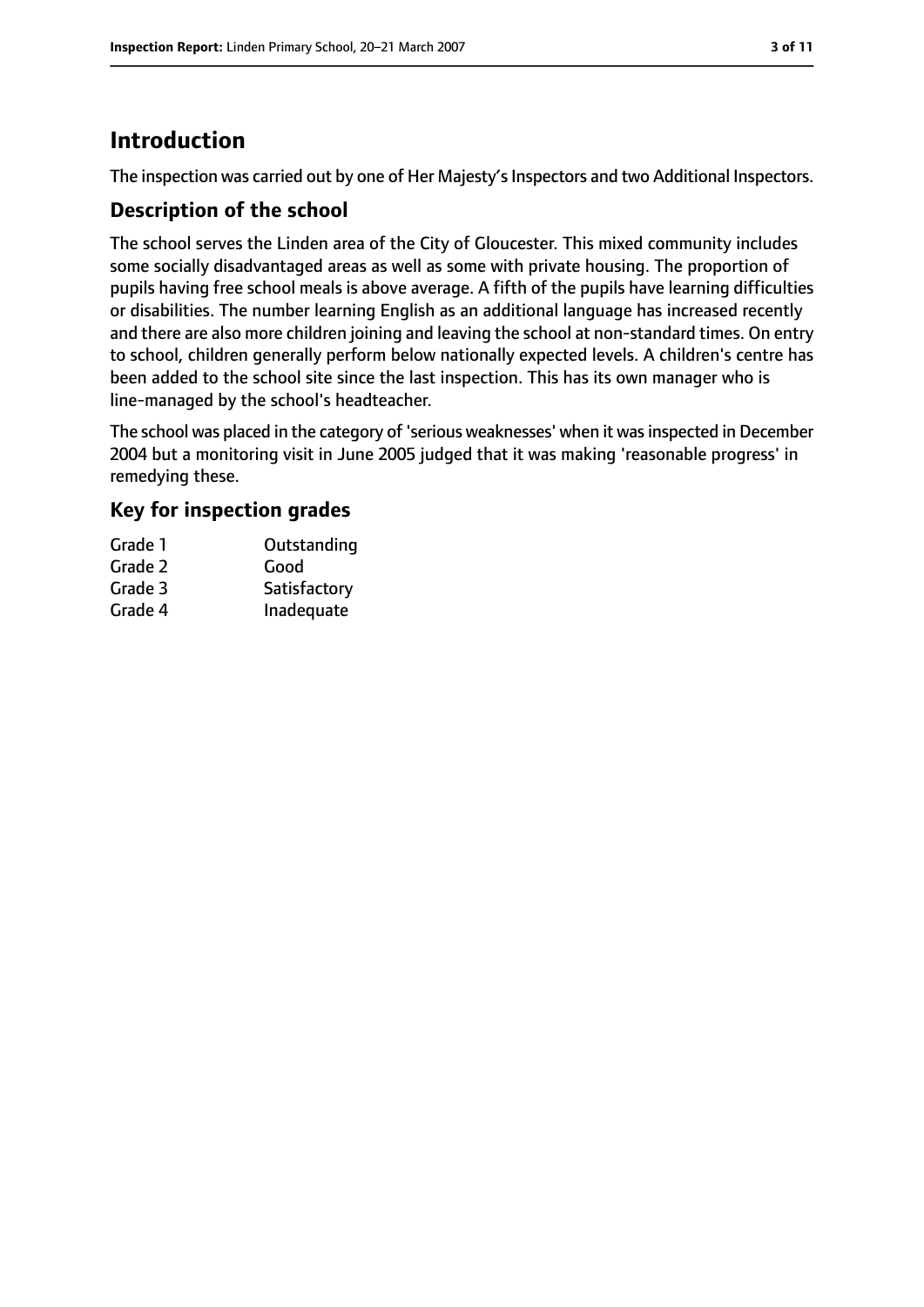# **Overall effectiveness of the school**

#### **Grade: 3**

Linden is a satisfactory school that is improving rapidly. The school's previous designation as having serious weaknesses no longer applies. The determined efforts of the headteacher have resulted in raised expectations amongst both staff and pupils. The school now has a calm atmosphere, well-behaved pupils and an exciting curriculum. Pupils like coming to school and are proud of their work. Presentation is good and classrooms have high quality work displayed; topics engage pupils and extend their learning. Most pupils are aware of their personal targets and, although these remain below the expected national levels in both key stages, satisfactory progress is being made on them. Pupils enjoy their learning and are attentive in lessons. The pace of learning is improving but some year groups in the middle of the school still have a lot of work to make up. This is because of some previous weak teaching and the consequent gaps in their knowledge, especially in relation to mathematics.

Teaching and learning are at least satisfactory in all classes. In the Foundation Stage, pupils make good progress despite their entry level skills. Year 6 pupils are making rapid gains, especially in their literacy skills, due to the good teaching and the stimulating work their teachers provide for them. In some classes, and especially in mathematics, information on pupils' progress is not used to ensure that pupils of all abilities are consistently challenged to do their best. Pupils are well cared for and are learning about healthy lifestyles and how to make informed decisions. They feel safe in school and are increasingly taking responsibility within the school community. A persistent minority of pupils are still late in the mornings. The incentive scheme has improved attendance but levels are still below the national average.

A good range of extra-curricular clubs and activities encourage pupilsto broaden their interests and to try new things. The school rules are clear to all and good behaviour and hard work are rewarded by the popular idea of 'Golden Time' where pupils can select their preferred activity. Schemes such as this have encouraged pupils to feel more confident and to strive to improve their work. There are some excellent examples displayed relating to the theme of the Tudors. Pupils were enthused sufficiently to undertake extra homework on this topic. A stronger partnership with parents is now evident as parents feel better informed about what pupils are learning and how to support them. The headteacher and governors have dealt with difficult issues unflinchingly and demonstrate a strong capacity for future development.

#### **What the school should do to improve further**

- raise standards, especially in mathematics, by developing teaching standards so that more lessons are good or better and pupils are challenged to learn as rapidly as they can
- increase pupils' attendance rates and their punctuality.

## **Achievement and standards**

#### **Grade: 3**

Achievement is satisfactory but standards, which are currently below the national average, still reflect a legacy of previous underachievement. Pupils join the school with levels of attainment which are often well below average. They make good progressin the Foundation Stage. However, their skills are still below national expectations on entering Year 1, particularly in communication and literacy. At the end of Year 2 and Year 6, standards in national tests in 2006 were still significantly below the national average although there were many pupils who had made rapid progress over the previous year. The use of target setting and the tracking of each pupil's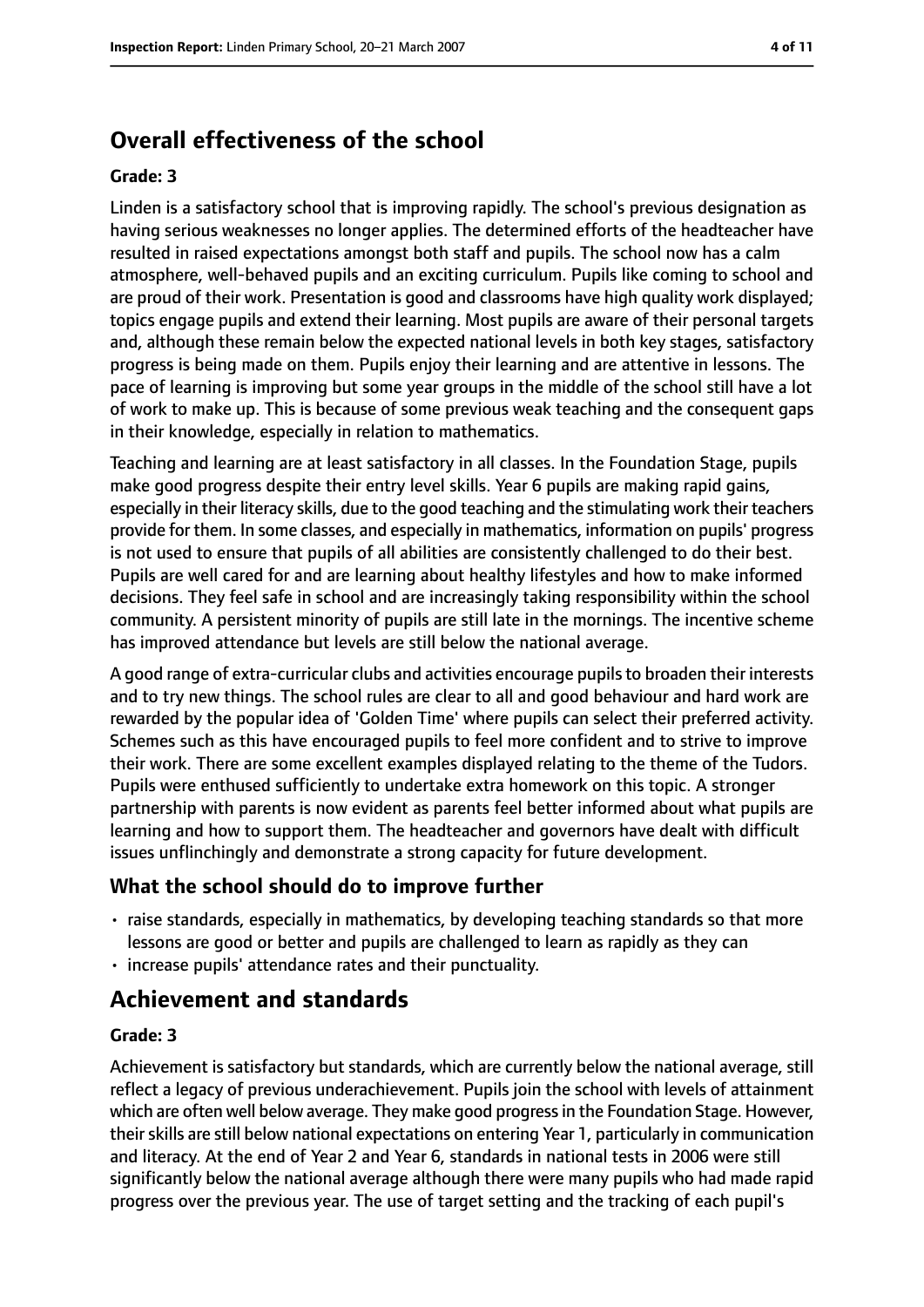progress are successfully raising achievement in the present classes. Data analysis identified girls' under-achievement and this has been rectified. Revised curriculum planning focuses on raising standards through a creative curriculum underpinned by the teaching of specific literacy, numeracy and scientific skills. This approach impacts positively on progress, particularly in Year 6 where it is good. Pupils are aware of areas for improvement and are involved in discussing their own progress. Pupils strive to meet the realistic targets set for them. Pupils with learning difficulties or English as an additional language make sound progress because of the good quality support they receive.

## **Personal development and well-being**

#### **Grade: 2**

Pupils' personal development and well-being are good. They enjoy school and their parents confirm this. As one pupil commented, 'This school challenges you'. Pupils are well behaved. They appreciate the value of working in teams and compete through the school's house point system to gain points for good work and behaviour. The 'star of the day' system raises pupils' self-esteem. Pupils say that the school listens to them and values their ideas. They have confidently raised money for charities, purchased playground equipment with money they have raised and tried to improve the playground environment. Pupils get on well together. They know what is right and wrong and are clear that bullying is unacceptable. Pupils' social, moral, spiritual and cultural development is good. They feel very safe at school. Work has started on promoting healthy eating at lunchtime and the pupils show a developing understanding of what is needed to keep fit and healthy. They enjoy the range of sports and after-school activities provided by the school, and the new 'huff and puff' scheme gives an opportunity for the older pupils to take responsibility for younger ones. Attendance is below the national average. The school works hard to promote the importance of regular attendance, but this drive has been hindered by limited support from the local authority, due to extended staff illness, and has not yet been fully effective. The school is now working with the children's centre to try a joint approach to families causing concern in this respect.

# **Quality of provision**

## **Teaching and learning**

#### **Grade: 3**

The quality of teaching and learning is satisfactory overall and there is some that is good. Good teaching is well linked to the creative curriculum and is exciting and encourages pupils to do their very best. Where teaching is good, there is also a brisk pace to lessons and teachers design appropriate challenges for pupils of all abilities. In the satisfactory lessons, there is a tendency for teachers to have too long an introduction to the lesson and not to involve pupils actively enough to fully develop their learning. Relationships are positive in all classes and behaviour is consistently well managed. In all lessons, teachers provide a clear focus at the start of lessons and end by summarising and consolidating learning.

Pupils with learning difficulties and those who do not have English as a first language are supported in class and, as a result, make the same steady progress as the other pupils. The teaching of literacy skills is improving and is beginning to have a noticeable impact on pupils' progress. Mathematics lessons are consistently well organised across the classes but there is more to be done to ensure that all groups of pupils are fully challenged in every class. Whilst there are some examples of assessment being used well to match work to pupils' differing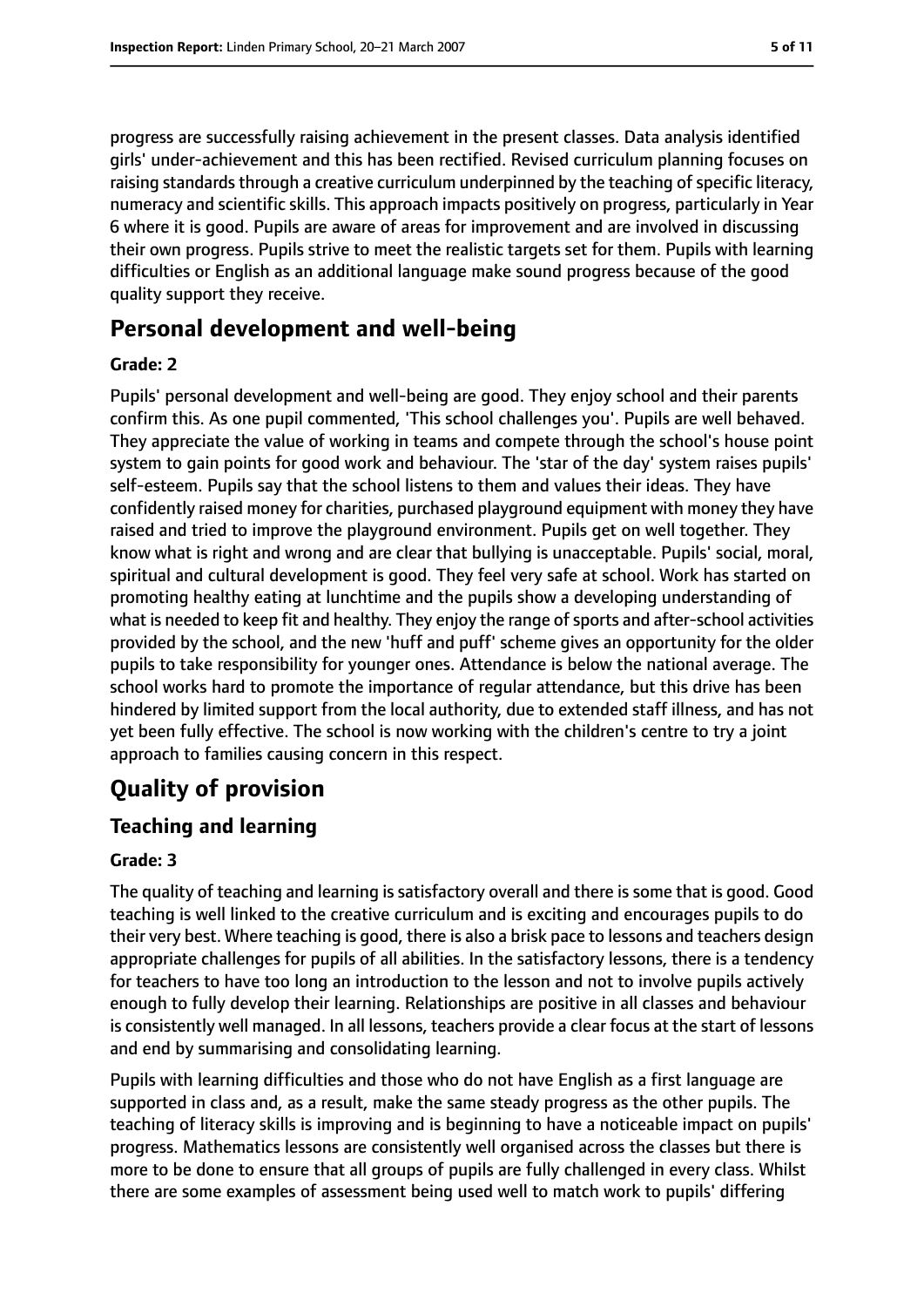needs, assessment is not used consistently to ensure that planned activities build sufficiently on all pupils' prior knowledge. As a consequence, in some classes a few pupils do not make the rapid progress of which they are capable. Marking helps pupils know if what they have done is correct and often offers encouragement but it does not always identify sufficiently the next steps for pupils. This means pupils do not always get enough information about how they can improve their work and attain at a higher level.

### **Curriculum and other activities**

#### **Grade: 2**

Described as unsatisfactory at the time of the last inspection, the curriculum is now good. A robust change to the curriculum, driven by two visionary key stage coordinators, has led to innovative planning. It is focused on developing cross-curricular links between subjects to make learning more relevant, purposeful and enjoyable. This approach is underpinned by teaching key skills and clearly focuses on raising standards, especially pupils' writing. Its impact is particularly seen in the current work and good achievement of the older pupils, but the impact on standards in mathematics has been held back by the quality of planning and teaching in some lessons. Pupils are enthused by themed days and weeks, role-play, and visits and visitors to the school. As one pupil said, `It makes learning more interesting'. A wide range of after-school activities further enriches the curriculum. Planned personal and social programmes, including a residential visit, promote very successfully pupils' understanding of being healthy and safe as well as doing much to develop their self-confidence and responsibility.

## **Care, guidance and support**

#### **Grade: 2**

The care, guidance and support of pupils are good. Effective arrangements are in place to ensure that pupils feel safe and secure at all times. Child protection procedures, including staff training, are secure and pupils are confident that they can seek help and advice from teachers and other adults when they need it. Pupils with learning difficulties are well catered for by the special educational needs coordinator, teachers and experienced teaching assistants. The school works increasingly well with parents and other agencies to ensure that all learners make at least sound progress.

Most teachers monitor pupils' progress within their class effectively. They are good at involving older pupils in evaluating their own progress towards the targets set for them to improve. These new self-assessment procedures need time to become embedded and to have a full impact on raising standards. Parents recognise and appreciate the high level of care and support. One parent commented, 'I am proud my children attend Linden Primary School'.

## **Leadership and management**

#### **Grade: 2**

Leadership and management are good. The headteacher has shown strong and determined leadership. She monitors the quality of teaching and dealt promptly with the previous issues of underperformance. Staff performance agreements are now effectively linked to pupils' progress and, as a result, teachers' expectations have been raised and standards in the current classes are rising. Senior staff have been selected carefully and now work as a strong management team to help lead the school, support newer staff and model good practice. Staff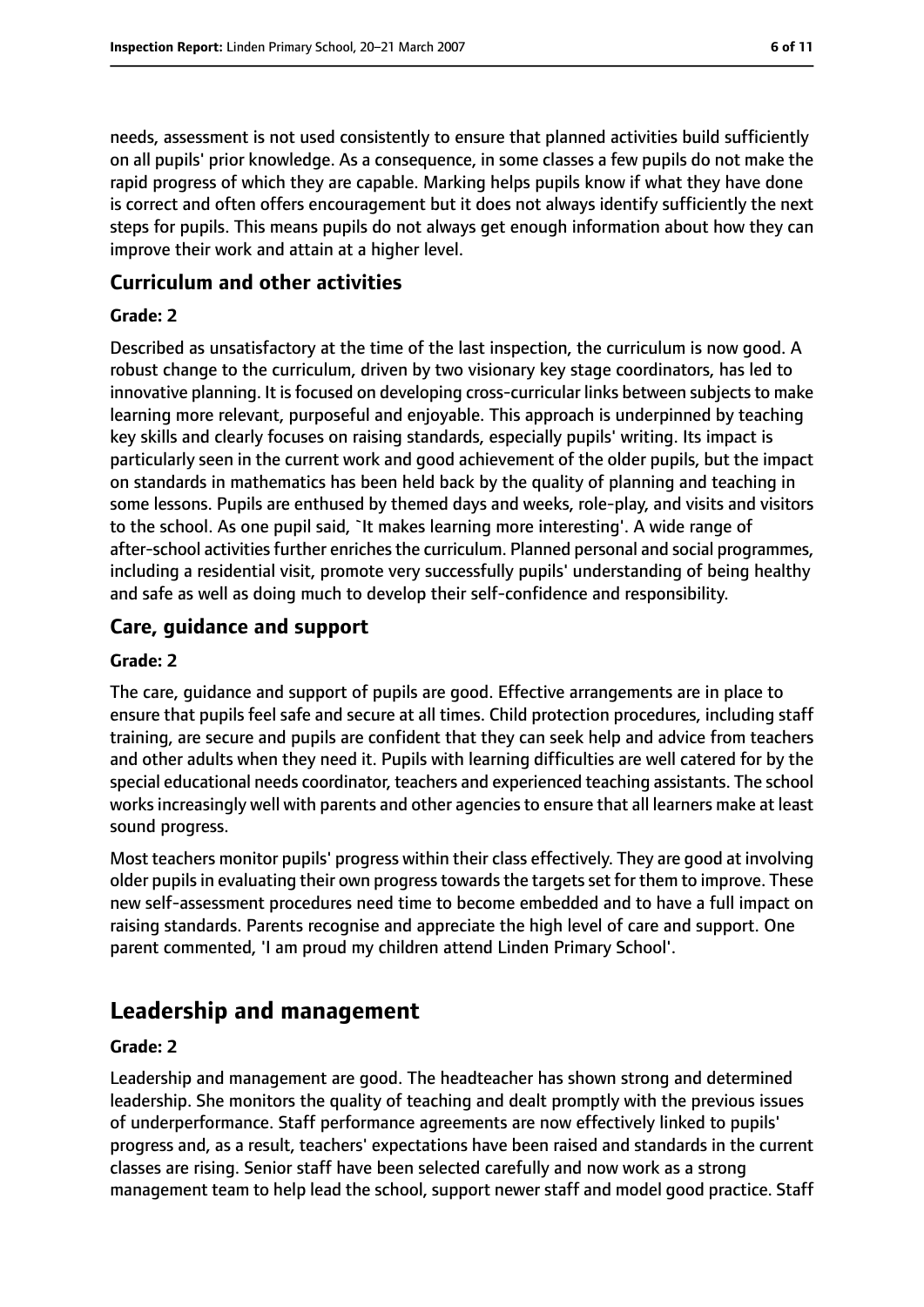are clear about the national expectations for levels and standards and are increasingly striving to get pupils to reach them. Governance is satisfactory. Governors take an active interest in school developments and have recently canvassed pupils' opinions on various aspects of the school. They now take a more 'hands on' approach to understanding pupils' performance data and its implications for further developments. They are increasingly able to offer constructive challenge to the school's leaders. The school's strategic planning is good and has ensured strong improvement since the last inspection, but it is inhibited by the constantly fluctuating pupil numbers and the arrival of pupils from across the city in the school at short notice and without an increase in funding.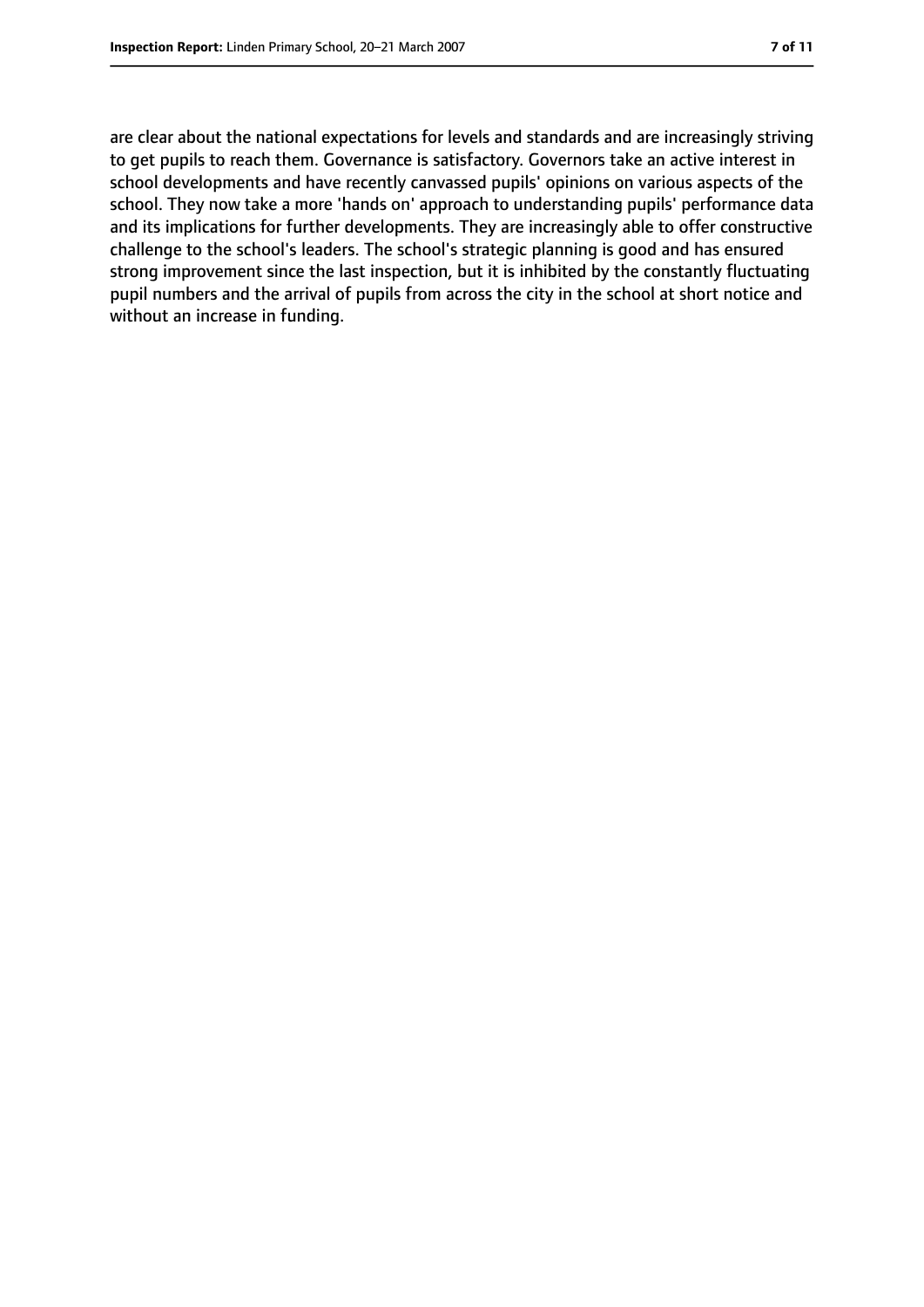**Any complaints about the inspection or the report should be made following the procedures set out in the guidance 'Complaints about school inspection', which is available from Ofsted's website: www.ofsted.gov.uk.**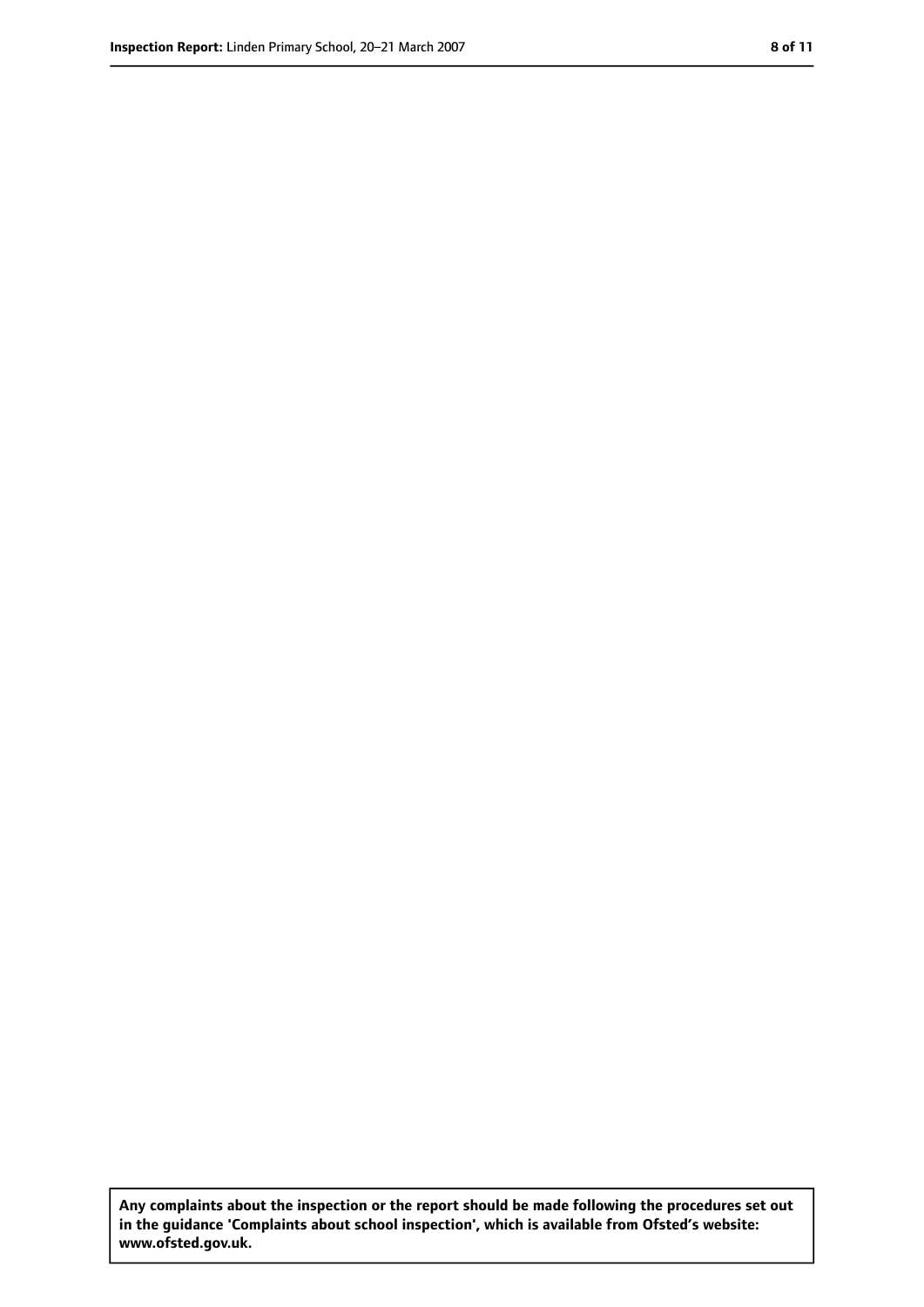#### **Annex A**

# **Inspection judgements**

| Key to judgements: grade 1 is outstanding, grade 2 good, grade 3 satisfactory, and grade 4 $\,$ | <b>School</b>  |
|-------------------------------------------------------------------------------------------------|----------------|
| inadequate                                                                                      | <b>Overall</b> |

## **Overall effectiveness**

| How effective, efficient and inclusive is the provision of education, integrated<br>care and any extended services in meeting the needs of learners? |     |
|------------------------------------------------------------------------------------------------------------------------------------------------------|-----|
| How well does the school work in partnership with others to promote learners'<br>well-being?                                                         |     |
| The quality and standards in the Foundation Stage                                                                                                    |     |
| The effectiveness of the school's self-evaluation                                                                                                    |     |
| The capacity to make any necessary improvements                                                                                                      |     |
| Effective steps have been taken to promote improvement since the last<br>inspection                                                                  | Yes |

## **Achievement and standards**

| How well do learners achieve?                                                                               |  |
|-------------------------------------------------------------------------------------------------------------|--|
| The standards <sup>1</sup> reached by learners                                                              |  |
| How well learners make progress, taking account of any significant variations between<br>groups of learners |  |
| How well learners with learning difficulties and disabilities make progress                                 |  |

## **Personal development and well-being**

| How good is the overall personal development and well-being of the<br>learners?                                  |  |
|------------------------------------------------------------------------------------------------------------------|--|
| The extent of learners' spiritual, moral, social and cultural development                                        |  |
| The behaviour of learners                                                                                        |  |
| The attendance of learners                                                                                       |  |
| How well learners enjoy their education                                                                          |  |
| The extent to which learners adopt safe practices                                                                |  |
| The extent to which learners adopt healthy lifestyles                                                            |  |
| The extent to which learners make a positive contribution to the community                                       |  |
| How well learners develop workplace and other skills that will contribute to<br>their future economic well-being |  |

## **The quality of provision**

| How effective are teaching and learning in meeting the full range of the<br>learners' needs?          |  |
|-------------------------------------------------------------------------------------------------------|--|
| How well do the curriculum and other activities meet the range of needs<br>and interests of learners? |  |
| How well are learners cared for, quided and supported?                                                |  |

 $^1$  Grade 1 - Exceptionally and consistently high; Grade 2 - Generally above average with none significantly below average; Grade 3 - Broadly average to below average; Grade 4 - Exceptionally low.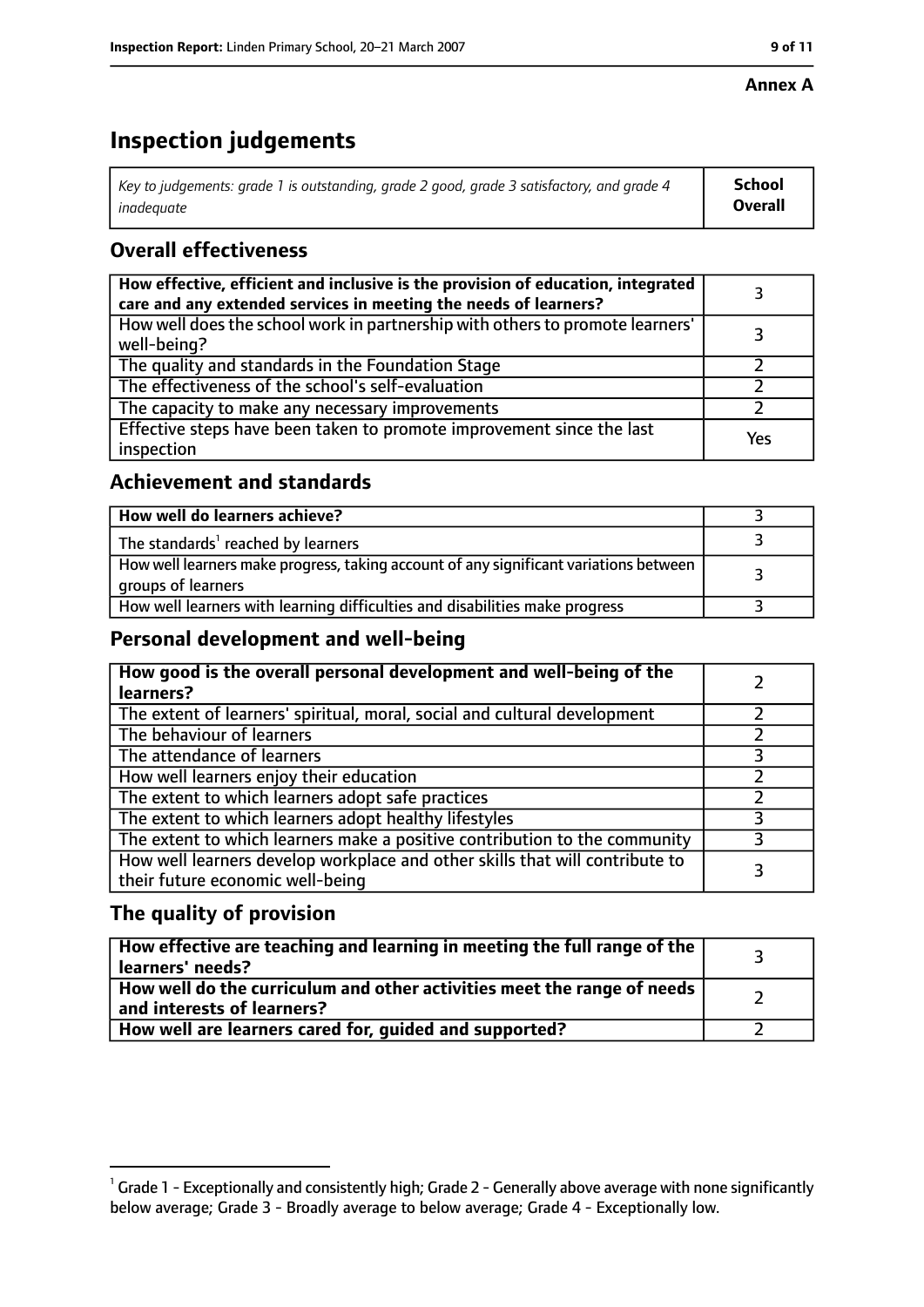# **Leadership and management**

| How effective are leadership and management in raising achievement                                                                              |           |
|-------------------------------------------------------------------------------------------------------------------------------------------------|-----------|
| and supporting all learners?                                                                                                                    |           |
| How effectively leaders and managers at all levels set clear direction leading<br>to improvement and promote high quality of care and education |           |
| How effectively performance is monitored, evaluated and improved to meet<br>challenging targets                                                 |           |
| How well equality of opportunity is promoted and discrimination tackled so<br>that all learners achieve as well as they can                     |           |
| How effectively and efficiently resources, including staff, are deployed to<br>achieve value for money                                          | 3         |
| The extent to which governors and other supervisory boards discharge their<br>responsibilities                                                  | 3         |
| Do procedures for safequarding learners meet current government<br>requirements?                                                                | Yes       |
| Does this school require special measures?                                                                                                      | <b>No</b> |
| Does this school require a notice to improve?                                                                                                   | Nο        |